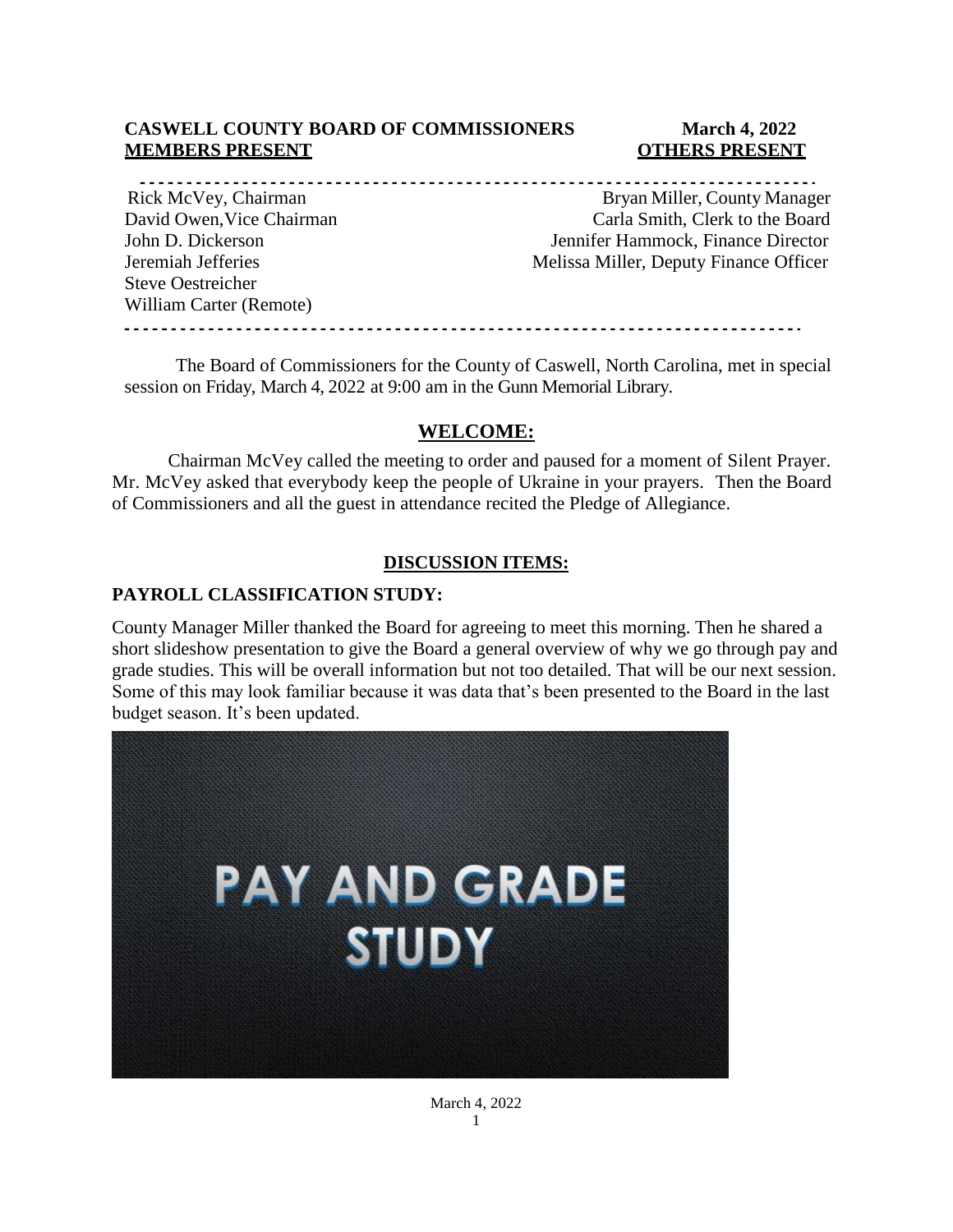# **WHAT IS A PAY AND GRADE STUDY?**

- A PAY AND GRADE STUDY IS A METHOD OF COMPENSATING EMPLOYEES FOR THEIR WORK BASED ON THEIR JOB, QUALIFICATIONS, YEARS OF EXPERIENCE, AND OTHER PREDETERMINED FACTORS.
- EACH JOB WITHIN THE ORGANIZATION IS PLACED AT A SPECIFIC PAY GRADE SO THAT BOTH INTERNAL AND EXTERNAL EQUITY ARE BALANCED.
- AUTHORIZES PAYMENT BASED ON A STRATEGIC AND MATHEMATICAL ANALYSIS. NOT ON AN INDIVIDUAL EMPLOYEE OR DEPARTMENTAL BASIS.
- WHEN AN APPROVAL IS GIVEN FOR THIS TYPE OF PLAN, THE APPROVAL IS FOR THE PLAN AND THE VARIABLE COMPONENTS OF THE PLAN. THE PLAN RESULTS IN THE SALARIES OF THE INDIVIDUAL EMPLOYEES.

• THE COUNTY IS EXPERIENCING DIFFICULTY ATTRACTING QUALIFIED CANDIDATES AND RETAINING SKILLED EMPLOYEES IN CRITICAL POSITIONS DUE TO A PAY PLAN THAT HAS NOT KEPT PACE WITH CHANGING ECONOMIC AND EMPLOYMENT CONDITIONS. PAY FOR SOME EMPLOYEES IS FALLING BEHIND THAT OF NEW HIRES DUE TO COMPETITIVE PRESSURES ON HIRING SALARIES.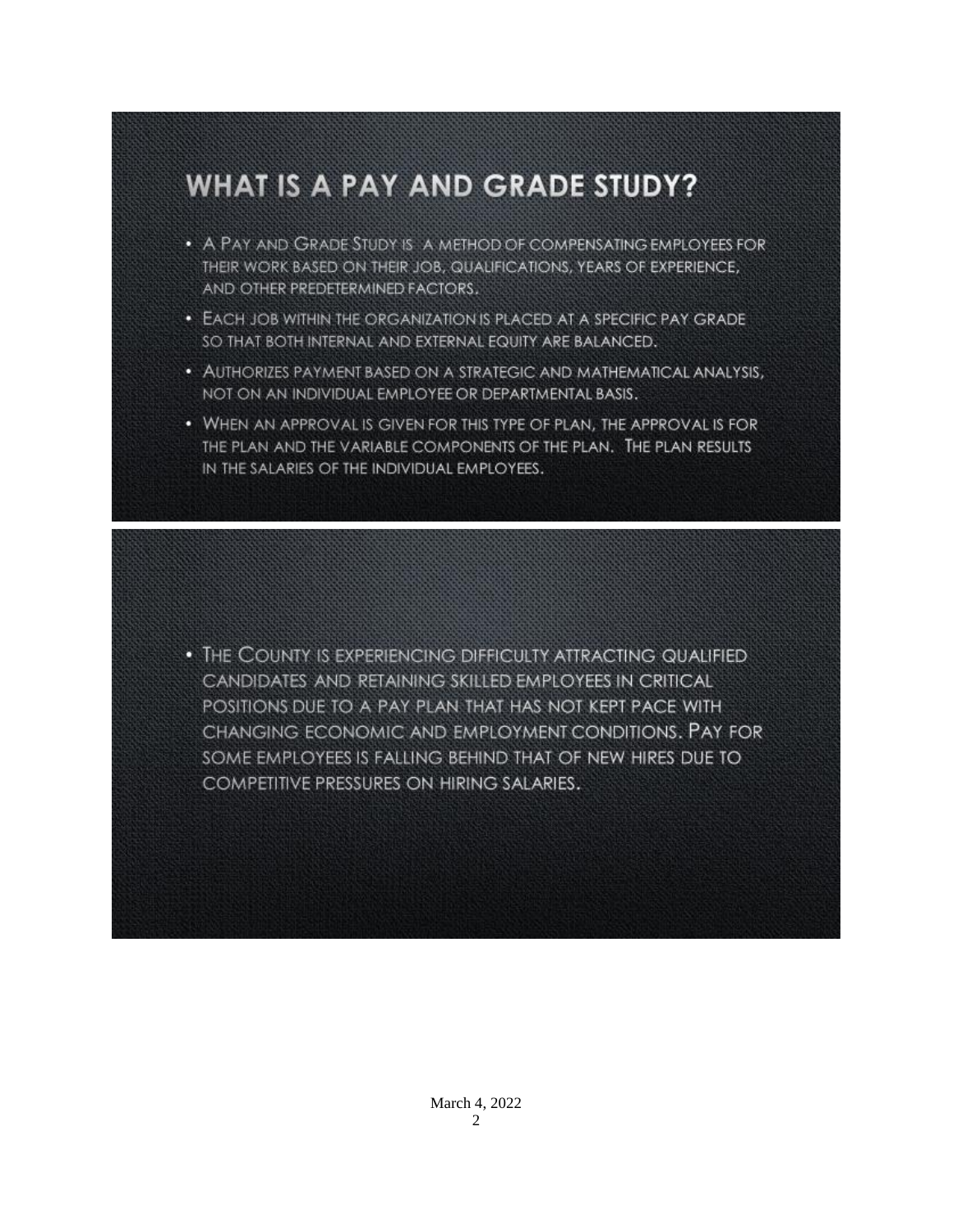• THE COUNTY BELIEVES THAT ITS SALARIES HAVE FALLEN BEHIND THE COMPETITIVE MARKET, AS CASWELL HAS LOST EMPLOYEES TO SURROUNDING ORGANIZATIONS FOR MORE MONEY. NO PAY INCREASES HAVE BEEN GIVEN IN THE FIVE YEARS LEADING UP TO THE STUDY (THE COUNTY DID GIVE A COST-OF-LIVING ADJUSTMENT (COLA) IN 2017, 2019, AND 2020 OF 2% AND 2.25%)-THE COUNTY RECOGNIZES THE NEED TO POSITION ITSELF COMPETITIVELY AS COMPETITION FOR SKILLED EMPLOYEES INCREASES.

• THE COUNTY IS EXPERIENCING PROBLEMS WITH SALARY COMPRESSION. THERE ARE INEQUITIES IN THE CURRENT PAY PLAN, WITH CERTAIN POSITIONS BEING UNDERVALUED IN COMPARISON WITH OTHERS BASED ON EDUCATION, EXPERIENCE, AND LEVEL OF RESPONSIBILITY.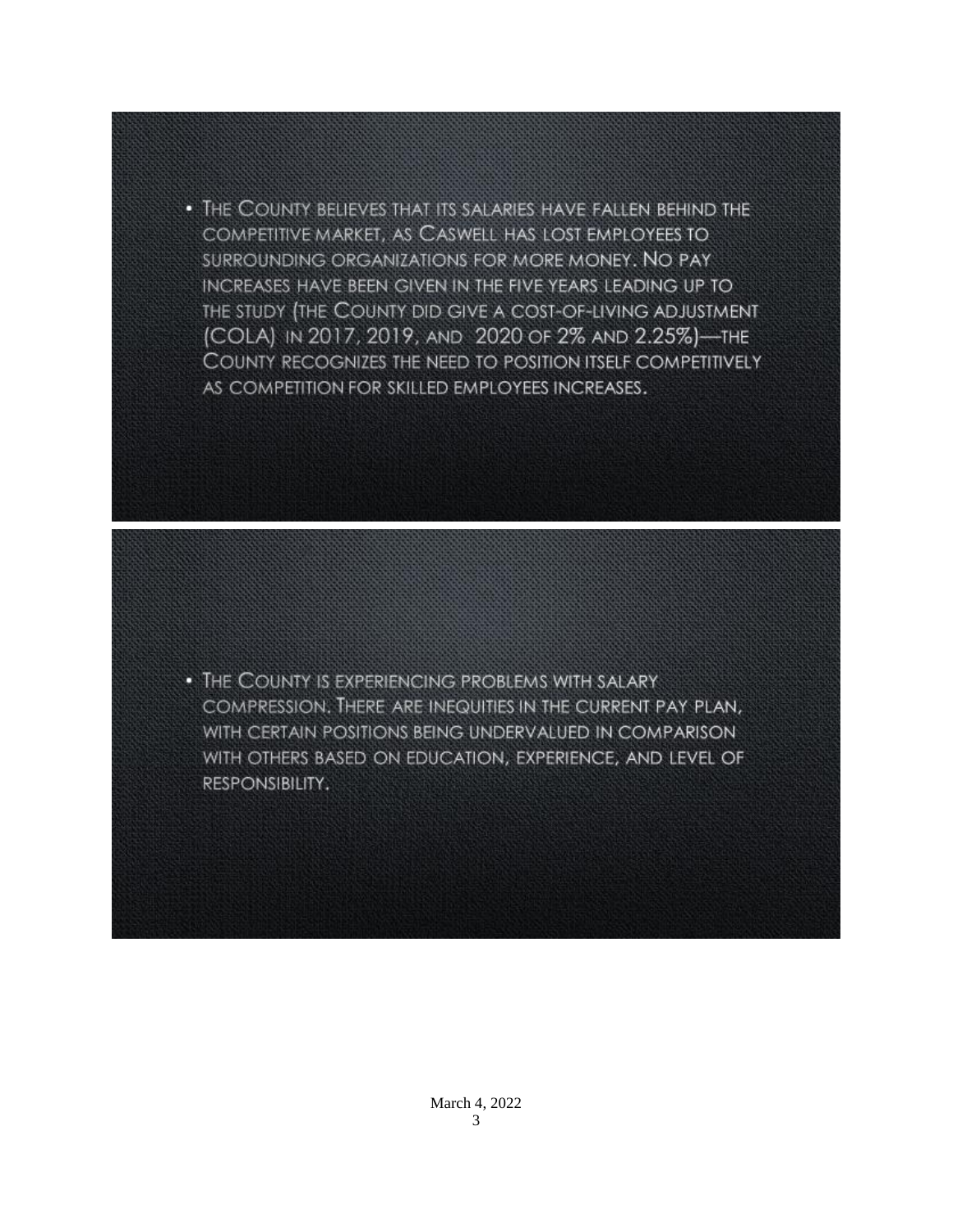

If inflation raises 2%, that employee can no longer afford to buy a loaf of bread, a gallon of milk, and a gallon of gas unless a 2% cost of living adjustment is issued.

# **CPI-CONSUMER PRICE INDEX**

. THE CONSUMER PRICE INDEX (CPI) MEASURES THE CHANGE IN PRICES PAID BY CONSUMERS FOR GOODS AND SERVICES. THE CPI REFLECTS SPENDING PATTERNS FOR EACH OF TWO POPULATION GROUPS: ALL URBAN CONSUMERS AND URBAN WAGE EARNERS AND CLERICAL WORKERS. THE CPIS ARE BASED ON PRICES OF FOOD, CLOTHING, SHELTER, FUELS, TRANSPORTATION, DOCTORS' AND DENTISTS' SERVICES, DRUGS, AND OTHER GOODS AND SERVICES THAT PEOPLE BUY FOR DAY-TO-DAY LIVING.

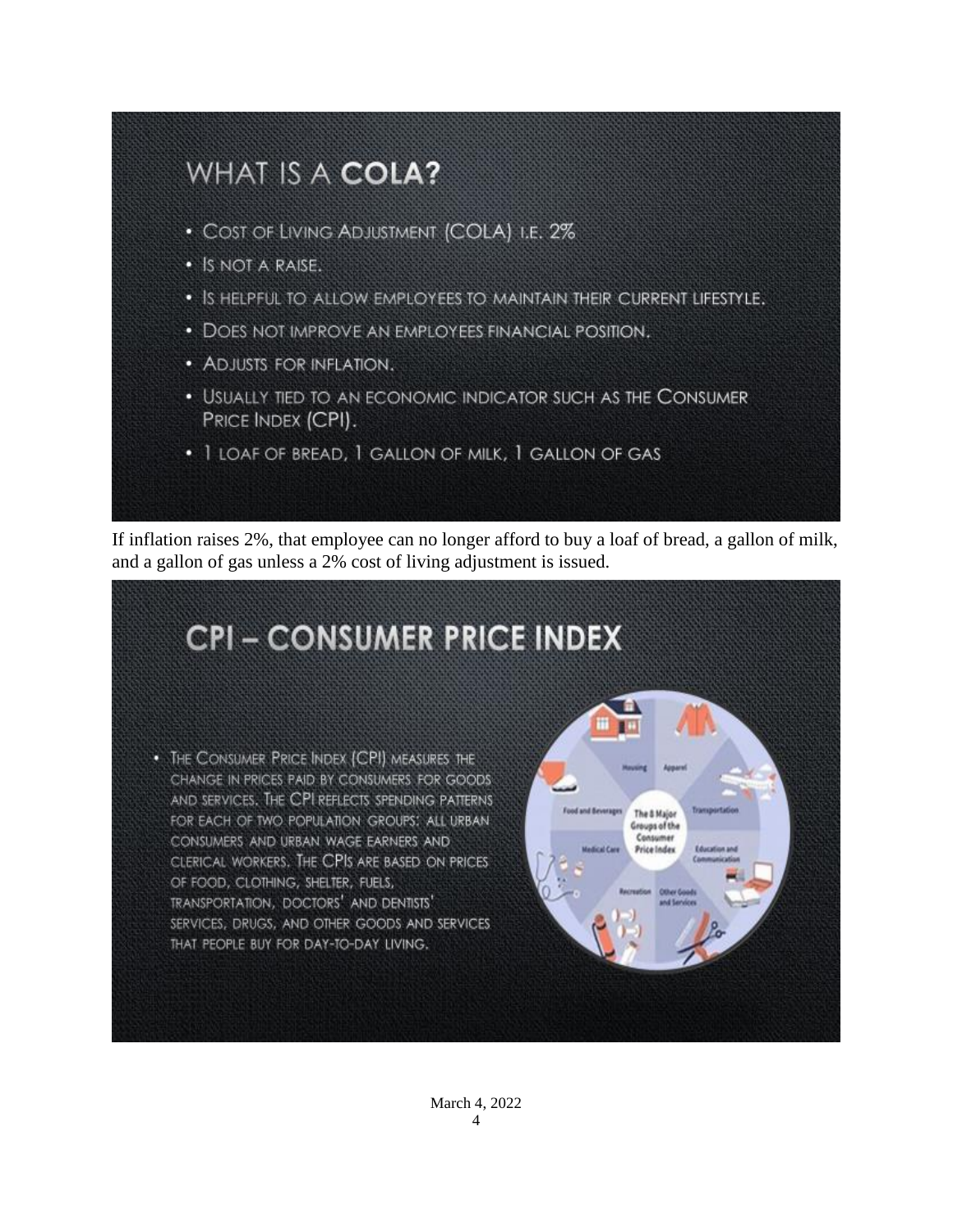| • CPHNDICATOR    |         |                        |                        |
|------------------|---------|------------------------|------------------------|
| $\bullet$ YEAR   | $\%$    | <b>CC COLA</b>         | <b>SOCIAL SECURITY</b> |
| $\cdot$ FY17-18  | 2.1%    | GRADE SCALE (2.25%) 2% |                        |
| $-FY18-19$       | 2.4%    | 0%                     | 2.8%                   |
| $-FY19-20$       | 1.8%    | 2.25%                  | 1.6%                   |
| $\cdot$ FY20-21  | 1.2%    | 2%                     | 1.3%                   |
| $\cdot$ FY21-22  | 7.5%    | 0%                     | 5.9%                   |
| O                | 15%     | 6.5%                   | 13.6%                  |
| • DIFFERENCE CPI | $-8.5%$ |                        |                        |
| • DIFFERENCE SS  | $-7.1%$ |                        |                        |

So in essence our employees are able to buy less today than they were five years ago.

|      | • A RAISE IS:                                            |
|------|----------------------------------------------------------|
|      | · IS A SALARY INCREASE.                                  |
| MAX) | . MOVES AN EMPLOYEE THROUGH THE SALARY RANGE. (MIN- MED- |
|      | • IMPROVES AN EMPLOYEES FINANCIAL POSITION.              |
|      | • USUALLY TIED TO LONGEVITY OR PERFORMANCE (OR BOTH).    |

A raise allows employees to be able to buy more, do more, go a few more places, send their kids to college, and put braces on their child.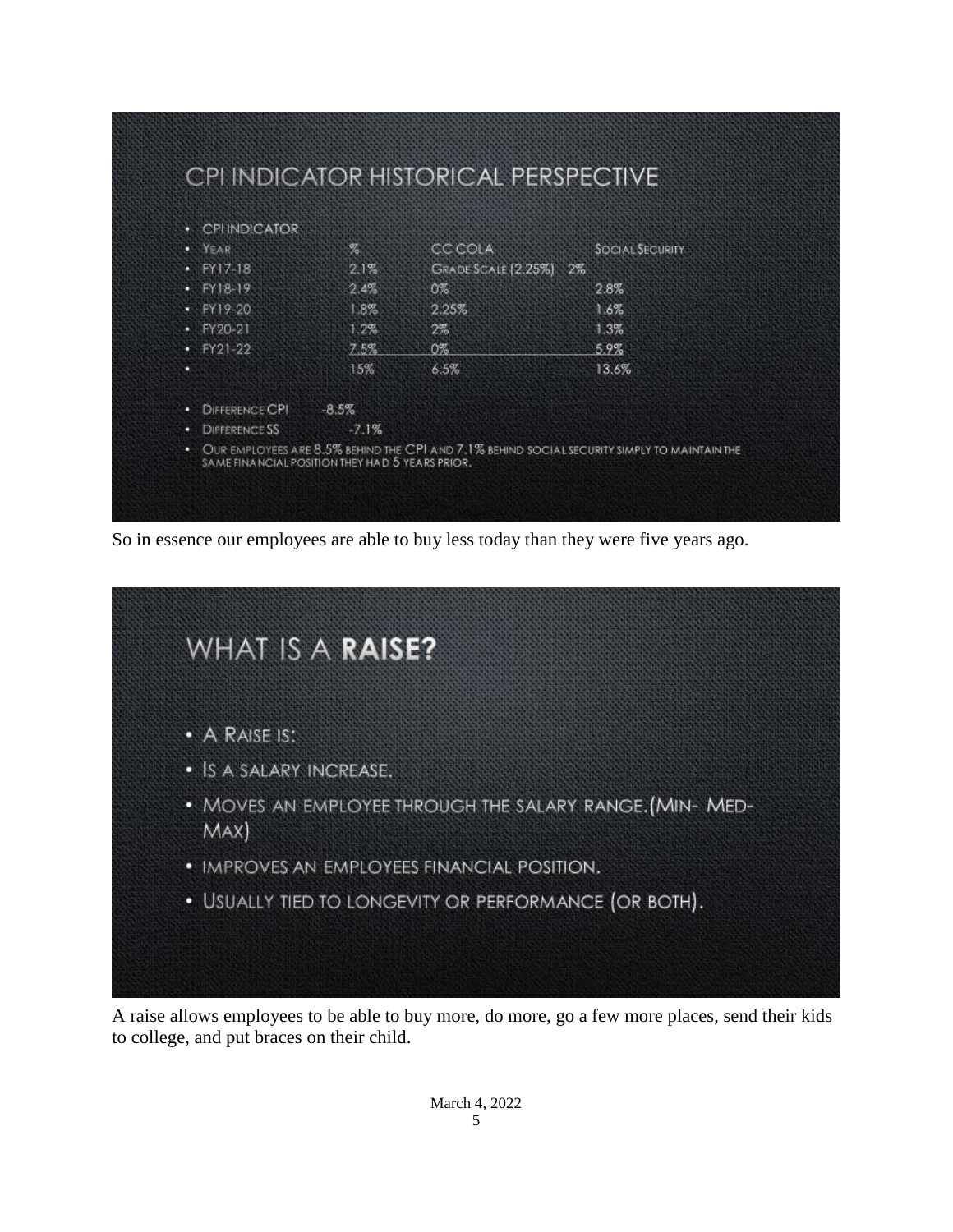

For example, an administrative assistant in the Administration Department would make the same wage as an administrative assistant in the Health Department or in Building Inspections. They are equal in pay.

| <b>EMPLOYEE DISTRIBUTION</b> |
|------------------------------|
|                              |
|                              |
| 94%                          |
| 1%                           |
| 5%                           |
|                              |

The bulk of the money goes to those making less than \$60,000 a year.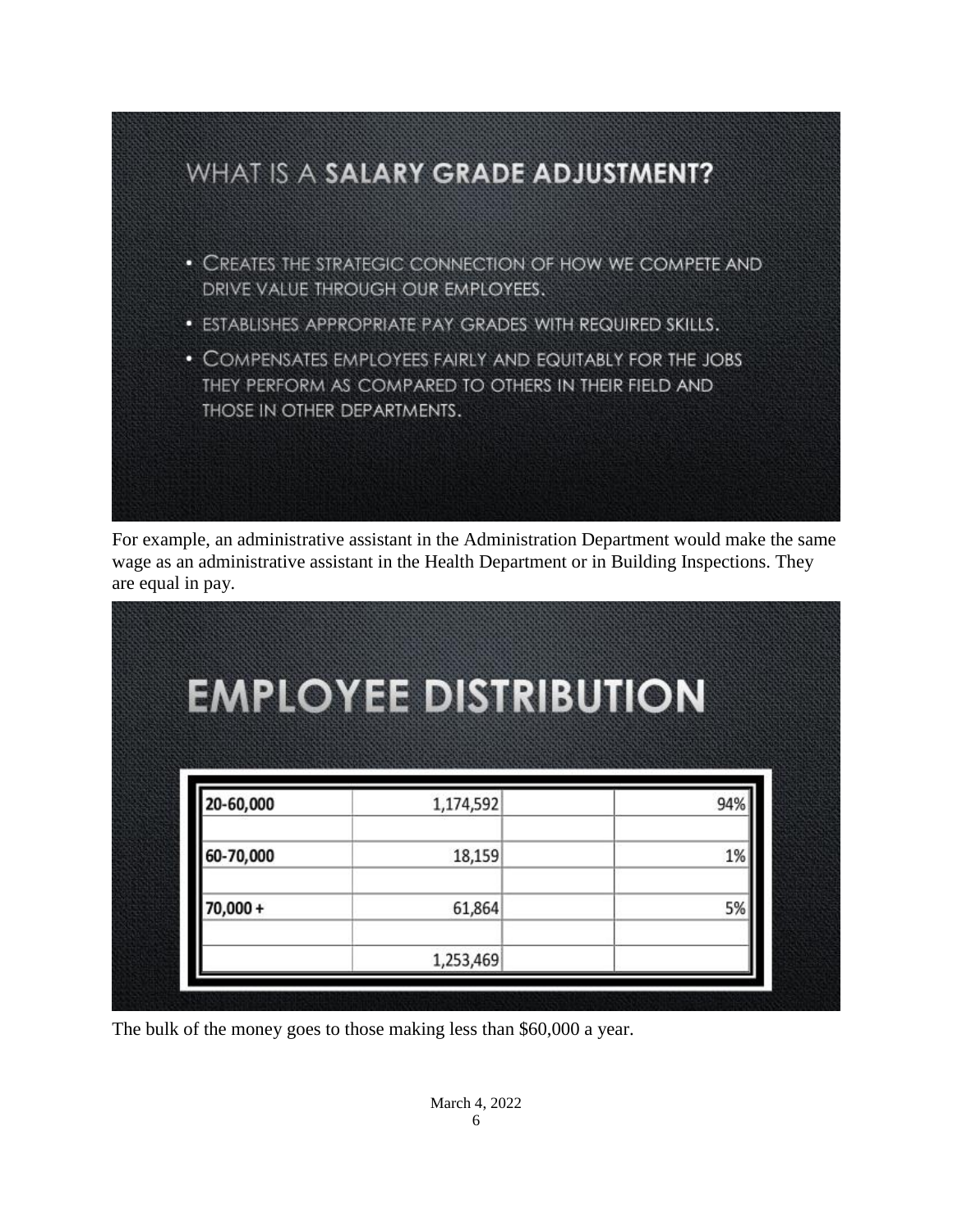

Commissioner Oestreicher asked if that was current, and the County Manager said no as a result of the pay study.

Then the County Manager went over some handouts given to the Board of proprietary information that could not be share publicly at this time. The PDF versions will be made available but the spreadsheets cannot be shared.

When talking about the Department head valuation and the employee valuation, let's take a look at the county manager position. All of the recommended salaries are the minimum or the hiring amounts. So we're never going to be looking at the column that's the maximum or actual. Then they looked at the highlighted areas of the handout showing the average Caswell County manager pay and the Caswell County recommended managers pay, which is 71%. So what they are recommending is that the County Manager's salary be set at 71% of what the average county manager makes in the counties that were studied. The other counties are Alamance, Durham, Chatham, Granville, Guilford, Orange, Person and Rockingham Counties. The County Manager reminded the Board of an email sent out regarding the counties included in the study where he asked for objections, additions, or deletions. We received no changes so these are the counties we moved forward with. These are the counties we lose employees to. The Clerk to the Board is set at 88%, and the administrative specialist is 99%. Other positions percentages were looked at. Department heads are being devalued and percentages are lower than front line employees. So the average salary in other counties for department heads still remain much higher than it does for department heads in Caswell County. Employees within the departments salaries are being brought up almost to the same level as employees in other counties.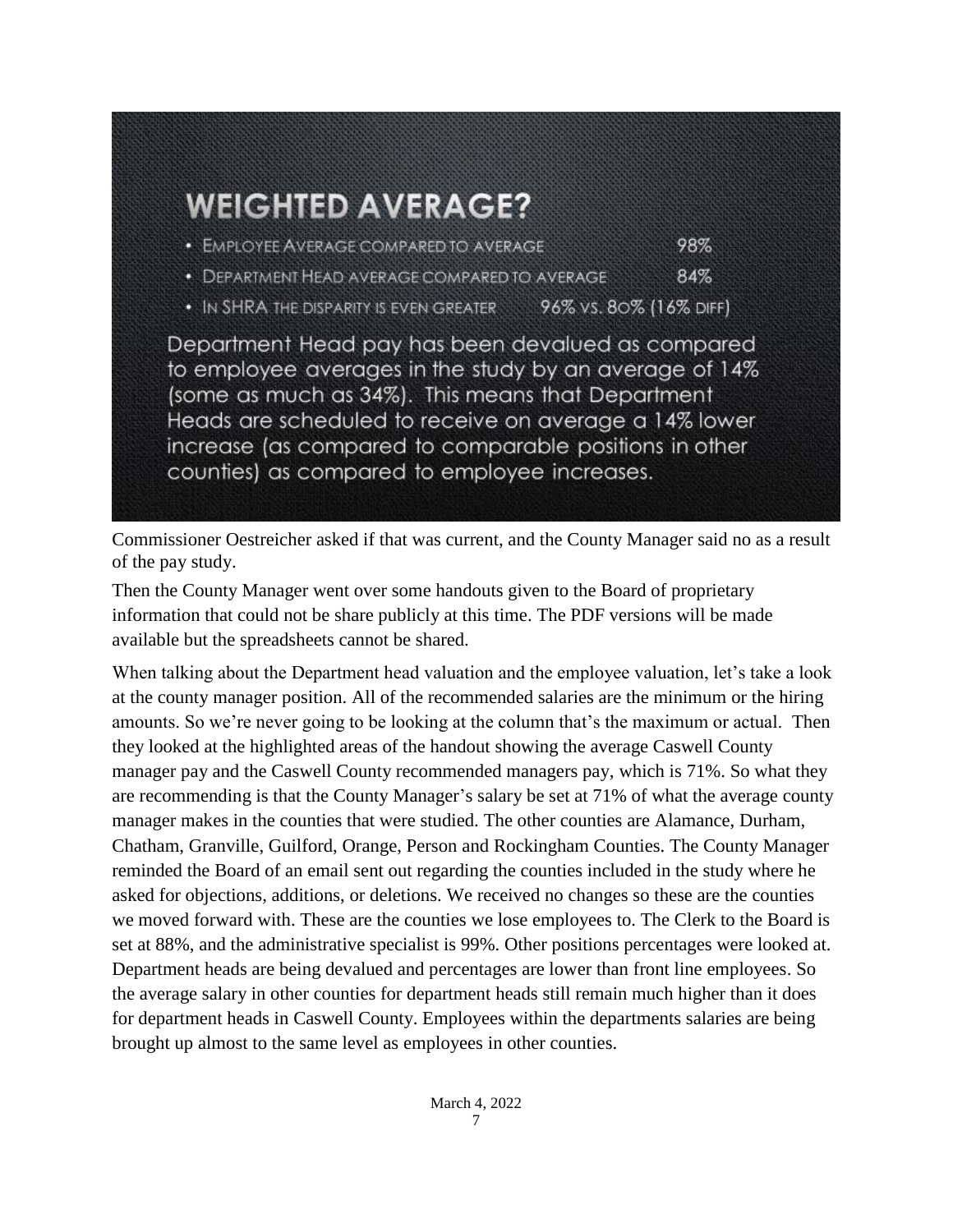Commissioner Oestreicher said on these spreadsheets, there were 3 options plus the County Manager's recommendations. What numbers do these represent? Those numbers tie back into the salary grade. Commissioner Oestreicher said is this from the salary study unaltered with those options and recommendations. The County Manger said correct except for his recommendations. Options 1, 2, and 3 are unaltered. Commissioner Oestreicher asked about the Caswell County Allocation List and how these salaries correlate to the salaries on this sheet. The County Manager said they work in the minimum salary and that salary is used as the recommendation for the starting point of these salaries. It is the basis for the option and where they begin. So if we were using a finance employee, let's just use the first finance employee on this sheet. You see a salary of \$22,176. The job was reclassified as a Finance Technician. The grades don't match, but the consultants used the grading scale that the State Human Resources uses. Then the County Manager shared the minimum, median, and maximum salaries. So the information from the survey ties in to the recommended salary schedule. It drives the grade list, which drives the class list. That drives the employee distribution, which results in the allocation. When you look at the salary schedule it starts off at grade 50 with a hiring rate of \$20,500. There is 4.2% between the minimum and the next grade, 4.2% between the midpoint and the next grade, and 4.2% between the maximum and the next grade. So mathematically 4.2% between every grade and a mathematical formula that comes up with the grade that employees are assigned to.

Options 1, 2, and 3 were provided by the consultant. Now the County Manager talked about the different variables in the spreadsheet. There are several different variables that make up the spreadsheet. There is a minimum Cost of Living (COLA) built in certain options within the spreadsheet. The minimum COLA can be zero, two, five, seven, nine, or whatever the Board deems appropriate. In certain recommendations, there's a 1% difference for every year of service, or in another option there's a 0.75% difference for every year of service an employee has given to the county. If you worked for the county 10 years, you would go to the minimum of that pay and grade range and then you would receive a 7.5% increase at the 0.75% on top of the minimum rate. Commissioner Dickerson asked Mr. Miller to repeat that. So let's say you're a grade 17 and you would be brought up to the minimum of that grade. Say you had worked for the County for 10 years. Commissioner Dickerson asked if an employee has been with the county X number of years and they move into another job, how will that affect their raise? The County Manager said we will get to that in the next option. This is simply the length of time you spent with the County. If you have been with the county for 10 years, you get a 7.5% increase based on the longevity you have with the county on top of whatever was needed to bring you up to the minimum. Another variable in the spreadsheets is what is referred to as the blended years of service option. So we may have an employee that worked in one department and then transferred to another department or an employee that moved up through the ranks. For instance, in the Sheriff's office moving from a sergeant to a captain. Even though the position changed, those years of service leading up to him or her making captain were definitely beneficial, and we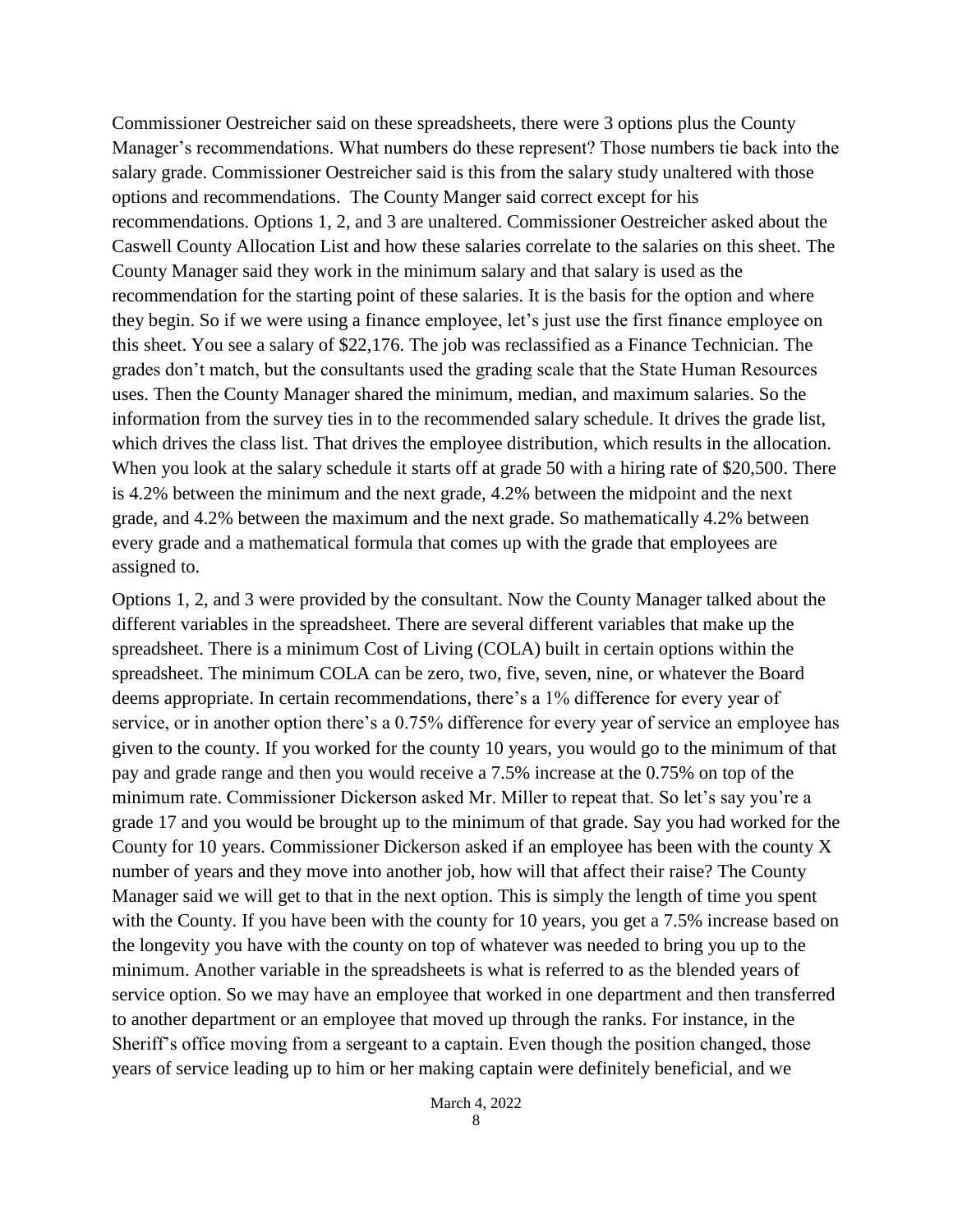shouldn't just arbitrarily discount those. So what we have is a blended rate of service. If we have an employee that has been employed with the county for 10 years, but has only been in their current position for 2 years. Add those two numbers together and you get 12 total years, which you divide by two to get 6 years total for the blended rate of service. Commissioner Oestreicher asked if you're double counting the last two years. The County Manager said yes. The total years of service and the years of service in the position are used to formulate a blended rate of service. This is so that we don't discount all of those years it has taken to get them to that position, but we are still not rewarding the employee for being in that position for that entire length of time. Mr. Miller said he was going to give some examples. Commissioner Carter said like an officer that advances to sergeant. The County Manager said yes. If we only used years in current position, then he or she would only get credit for when they moved to sergeant. If we use a blended rate of service, it would be like the calculation shown before. Then they looked at an employee that had 6 years of service and 1 year in their current position. That totals 7 years, and when divided by 2 it gives you a blended rate of service of 3.5 years. Commissioner Carter said he didn't understand the calculations. County Manager Miller said you are adding the years in your current position to that and then dividing it by two. If you were hired in the position that you currently have and you've worked for the County for 10 years, your blended years of service would be 10 years. That is because you would add 10 plus 10 to get 20 and divide by 2 to get 10 years.

Then Commissioner Carter asked Mr. Miller to go over what other counties are paying patrol officers and what the salary study recommends on that. Commissioner Carter said in years past we hire somebody, train them, and then they move to another county that pays more. Of course you can't fault them for that. County Manager Miller asked the Sheriff what would that ranking be, and the Sheriff replied Deputy I. The Caswell current hiring rate is \$33,948. The average as of the date of the study was \$38,537, and the recommended is \$36,962, which is 96% of the average. Other counties are paying \$40,523, \$36,485, \$42,316, \$36,286, \$37,200, \$39,978, \$36,884, and \$38,620 which averages \$38,537. The salary study would get them up to about \$37,000. Commissioner Carter said maybe we'd be able to keep some of them with that salary.

County Manager Miller said back to his original point, the goal of the salary study is to help to attract and retain employees. It is also to give an equal distribution across the salaries for their experience, job, and the amount of their responsibilities. We are currently seeing disparities in the Sheriff's Office and in other emergency services departments too, but we are seeing a lot of larger disparities in other departments in the County. We need to make sure that when we are taking care of emergency services, which we definitely need to do, that we also take care of our other employees equitably across the salary scale. Commissioner Carter said he understands, but we have the most turnover in the Sheriff's office and EMS. Over the years, we hire in EMS and the Sheriff's department and they work maybe 6 months before moving on to a county that pays more. The County Manager said yes we do see that quite often. Commissioner Carter said all departments are important, but those two departments are where we have the high turnover. The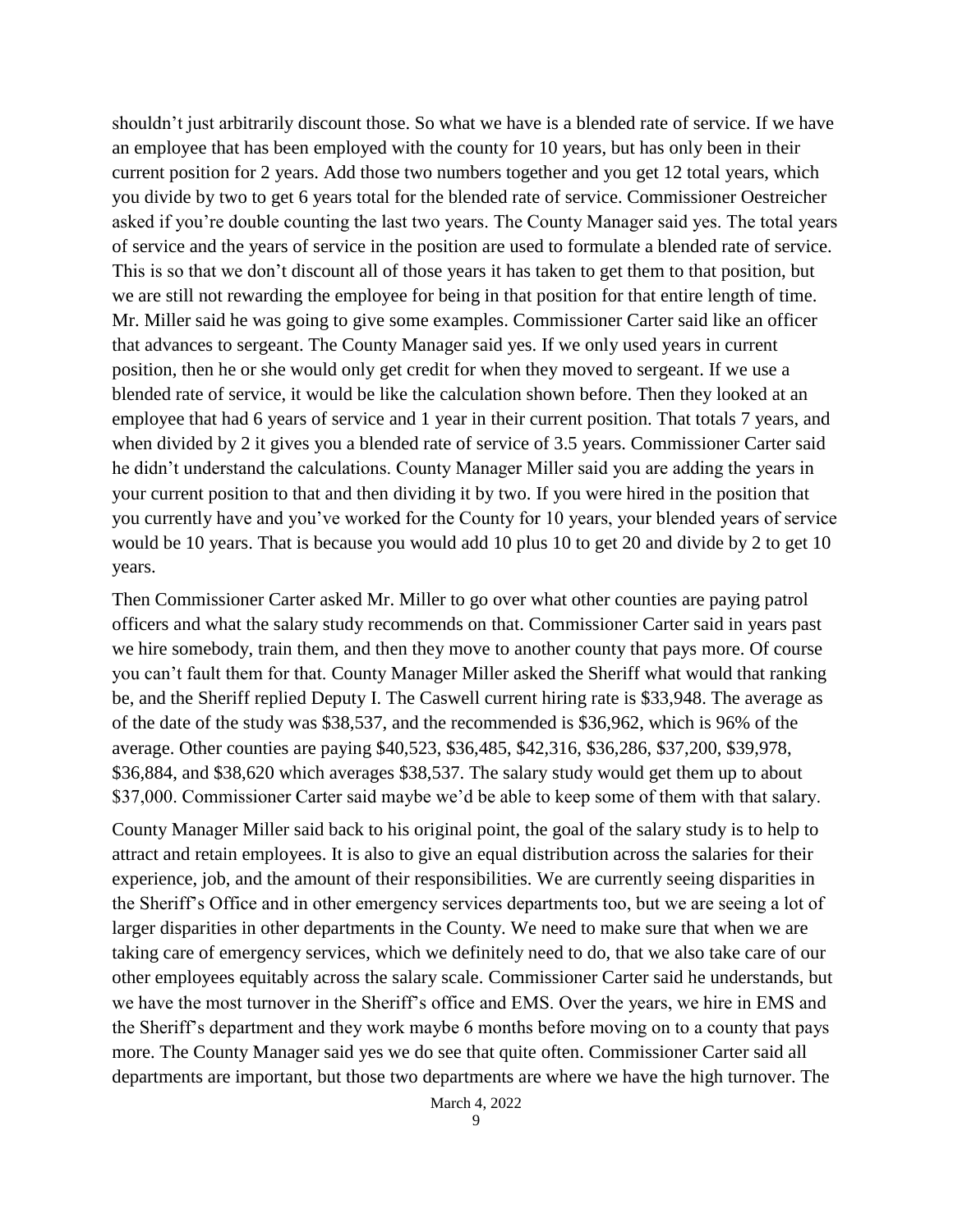County Manager said we have seen similar turnover rates recently in I.T., DSS, Health Department, and the Library has 3 senior employees. We do see a lot of turnover. Our Finance Department has about 60% of its employees that have been here less than 5 years. So we see that in a lot of departments other than emergency services. It is really prevalent in emergency services because there is always a demand for those employees within other counties. Everybody's always looking to fill Sheriff's office positions and EMS EMT, paramedic, and telecommunicator positions. Commissioner Carter said it cost a lot of money for the County to equip a Deputy Sheriff. It is about \$5,000 when you buy the uniform and equipment. Then they leave and we're stuck with that. Mr. Miller said there is definitely a cost to the county being a training ground for other jurisdictions. Commissioner Carter said we are a small county and can't pay as much as the others. We have to take that into consideration, along with the tax base and everything. It seems like this is a good range, so maybe we will be able to keep those employees now.

Commissioner Dickerson said he didn't want to take up a lot of time, but maybe at a later time we can discuss the reason that entry level pay for the Sheriff's Deputies is \$36,962 versus Rockingham's starting salary of \$38,620. He just thinks we're getting put too much at a competitive disadvantage. With the money that has to be paid out, as you've already stated \$5,000 and you lose it for the vest, which are custom made for the officer. So if you hire someone else, they can't use that. So we need to figure into the equation the unrelated costs besides what we actually pay them in salary. We need to work with that and in Mr. Dickerson's opinion do better than what we're doing.

County Manager Miller said he would agree. But when you look at the salary and grade plan, if you adjust one grade within the Sheriff's office the other grades automatically adjust too. If you don't adjust the other grades, what you see is salary compression. So you lessen that gap between deputy sheriff and corporal. The gap decreases if you raise one and not the other one. That creates less of an incentive for your deputy to want to move to corporal. But you see a higher hiring rate will bring more quality candidates to Caswell County by bringing that up. There are a lot of pros and cons both ways, but Mr. Dickerson wants to talk about it at a later time. The County Manager said he believes that we should pay emergency services everything that we can pay them and can afford to pay them. They do a great job and protect us every day.

The County Manager said we were talking about the variables in the spreadsheets, and he had just explained the blended rate of service. That same 1%, 0.75% or 0.5% can be added to that same equation for the blended rate of service. It doesn't matter if you get 1% for every year that the blended rate of service says you have or 0.75% or 0.5%. The last variable Mr. Miller wanted to talk about is the percent applied to the salary study as a whole. If you look at your salary schedule, you see over to the right \$20,500. 99% of \$20,500 is \$20,295. That calculation has been done all the way down to 90%. If Mr. Miller goes into that minimum rate, and adjust that to 98%, which is \$20,090, watch how that affects the entire range. It changed everything. That is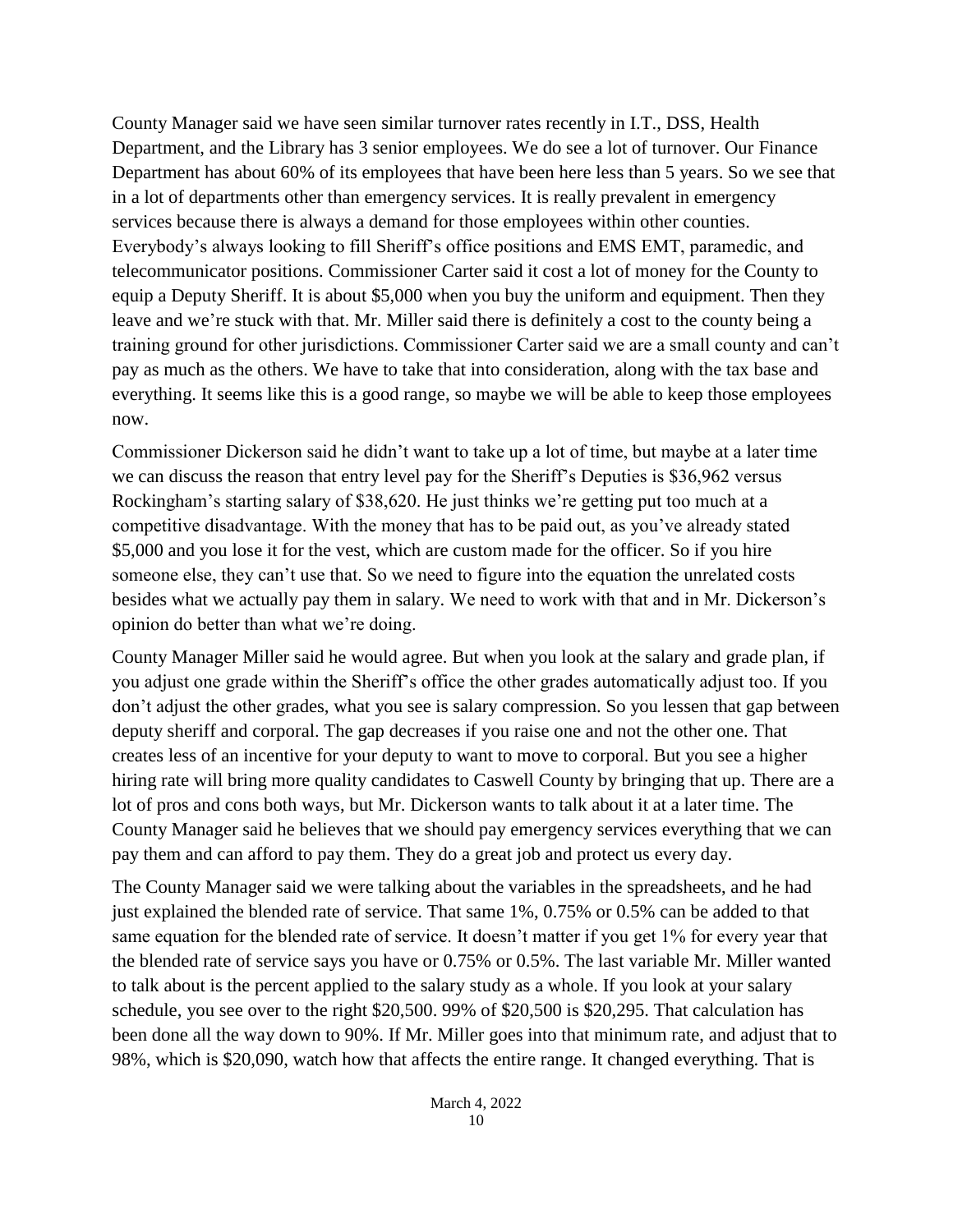another variable in the system that can be used that results in the overall cost of the implementation. Commissioner Carter asked the County Manager to go to the Sheriff's Department and apply it. The County Manager said this applies to every county employee. Here again it's equitable across the scale according to the job they do, the qualifications, their years of experience, and other predetermined factors. Commissioner Carter said you asked a couple years ago when we were doing the budget for \$250,000, and we approved it. If we do this salary study, Mr. Carter doesn't want to see it come back before the Board in another year or two. The County Manager said on average salary studies should be completed every 4-5 years, and a reset or at least a check-in on your pay and grade system should be done. Commissioner Carter said that is okay but not every year or two. The County Manager said on a yearly basis what the Board should be concerned about is the inflation rate and that's the consumer price index. So you can tie your COLA increases to the CPI and that COLA affects your grade scale as a whole. So if the Board says they are going to apply a 2% COLA, that 2% COLA is not applied to each employee, but it is applied to the grade scale, which is applied to the employees paid. So it brings employees up 2%, but it's applied to the scale not to the employee.

Then Commissioner Carter said you got to figure out how we are going to pay for it.

Commissioner Dickerson asked what was the cost of this salary study. County Manager Miller said \$20,000. The MAPS Group is designed to provide counties with salary studies and salary information on a lower cost basis. They want the counties that are small rural counties like us to be able to afford to do these salary studies every 4-5 years just like the larger counties do, so we don't fall behind the way we have in the past. A comparable study performed in Guilford County or Rockingham County could cost \$50-100,000 easily. The last salary study that we did, which excluded emergency services cost close to \$30,000. The Sheriff's Office had done a salary study a year earlier and had paid \$15,000 for it. That included 911 also. EMS had done a salary study a year earlier than that. All of those totaled, we probably paid \$65,000 for those studies. Then Commissioner Dickerson said he see Guilford, Orange and others listed and their cost of living is a whole lot higher than it is in Caswell County. Is any kind of formulation figured in to take that into account? The County Manager said the cost of living is a really interesting point, especially in rural counties. The reason it is especially interesting in Caswell County is because of the lack of available housing stock. When you look at the cost of living really the only differentiating factor is housing. With a lack of available housing stock for professionals, you don't see that. Most new professionals moving to this area end up building rather than purchasing a home. They purchase land and build a home because there is no available housing stock. So even though you hear the cost of living is lower in rural communities, that usually equates to housing, but that's not necessarily transferable to Caswell because of the lack of housing stock. If you look at gas, we pay the same price for gas that most other urban consumers paid, and we have to drive further to get to work than most other urban consumers do. Commissioner Dickerson said you haven't traveled to Raleigh lately. Have you? The County Manager said he hasn't traveled through Raleigh. If you live in an urban community, you might not have to travel as far. The travel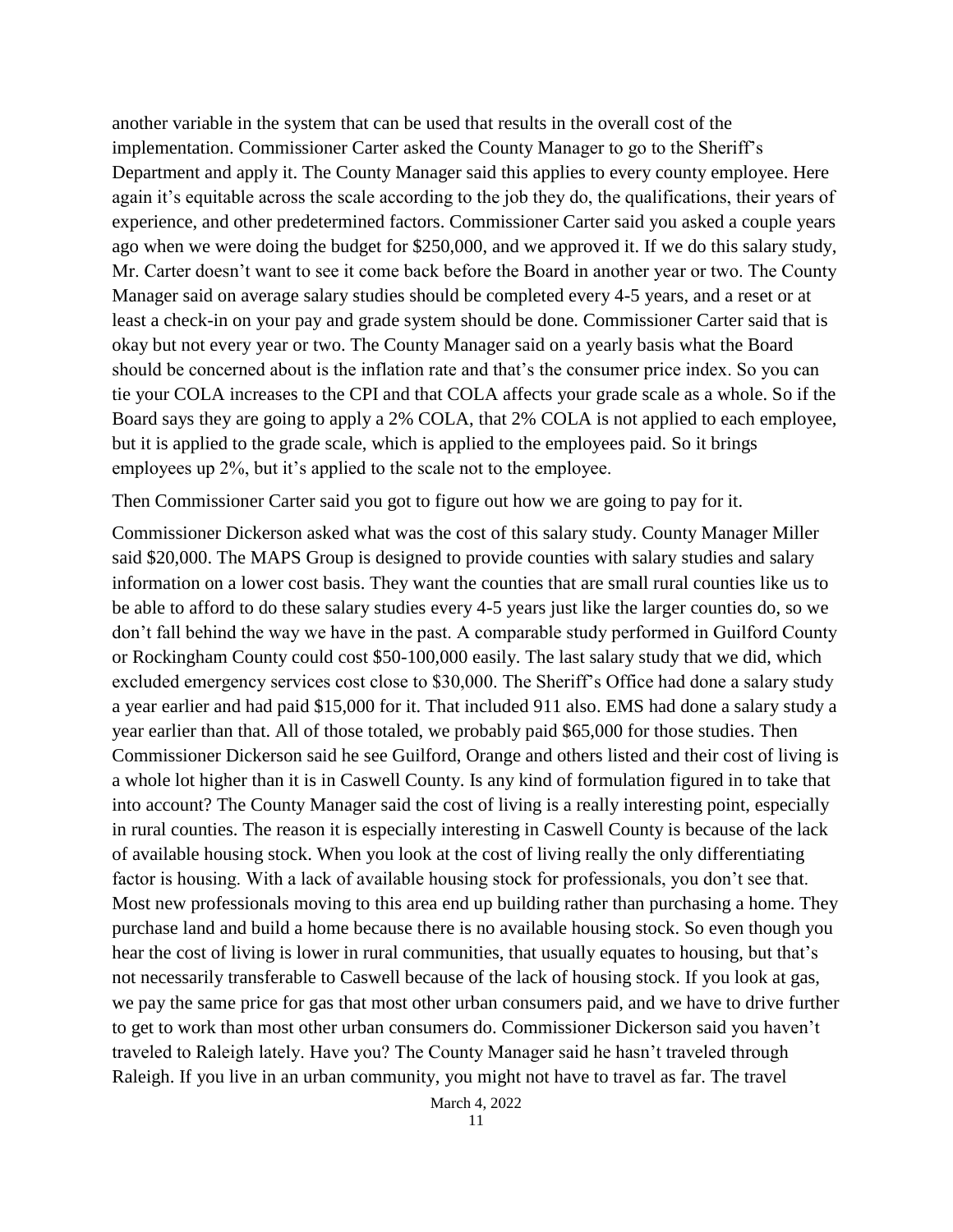distance for rural commuters is greater than those of urban commuters in most cases. That's not just for work, but if you want to shop, eat, or do anything outside of your normal daily routine. The other factors that play into that are land and available resources. So most urban communities have public water, public septic and sewer. In rural communities you don't, so you have to maintain a well, and if the water is not great, you have to buy filters and purifiers, which a lot of our employees do. There is also a cost to maintaining the land. You do usually wind up with more acreage in a rural community than you would in an urban community, but you have to maintain that acreage. When you look at the reports, you see that living in rural communities is supposed to be cheaper, and many times it's not because of the differentiating factor, which is housing. Commissioner Dickerson said he has definite thoughts on the County Manager's comments and he has some replies that they can talk about at a later time.

One of the things the salary study did was total up the amount of increase that we would see in employees' pay, but it did not total up employee pay with benefits. So the number at the bottom of each option represents the total expenditure for the county with those benefits being FICA and retirement. Then the County Manager showed how adjusting the percentage to 97% would adjust the overall average.

Now, we get to the point of how we are going to pay for it. As you know, we're scheduled to receive an additional \$2.2 million in American Rescue Plan Funds. We can apply for those funds in July according to the Finance Director, Jennifer Hammock. We received the last funds pretty quickly. The final guidance says you can take up to \$10 million of your ARPA money and count it as lost revenue without having to provide a calculation. You do still have to do some reporting. When you apply that money as lost revenue, you can put it into your general fund and use it for any approved governmental purpose. Salaries is one of those governmental purposes. If the Board is willing to approve the salary study, we would like to put that in place as of March 5<sup>th</sup>. If we use that date, we would need approximately \$250,977 for the remainder of this year. Last year we went through the process and refinanced the detention center, and that saved us \$120,000 total over the remaining balance of that loan. That resulted roughly to \$20,000 a year in savings. The Health Department Home Health sale resulted in approximately a \$250,000 savings per year for the county. The Health Department has a fund balance, and out of that fund balance they could pay the salaries for 3 years for their employees. That money would have to be applied to their employees and their programs.

Commissioner Dickerson said that is just a crutch because after three years the taxpayers of the county are going to have to pick that up. So Mr. Dickerson doesn't know how the County Manager figured that in. The County Manager said he will get to that and how we pay for it overall.

Commissioner Carter said you can figure in the nine cars that are in the impound lot. You can't buy new cars and used cars are so high. Once we get those 9 cars down there with those 12 used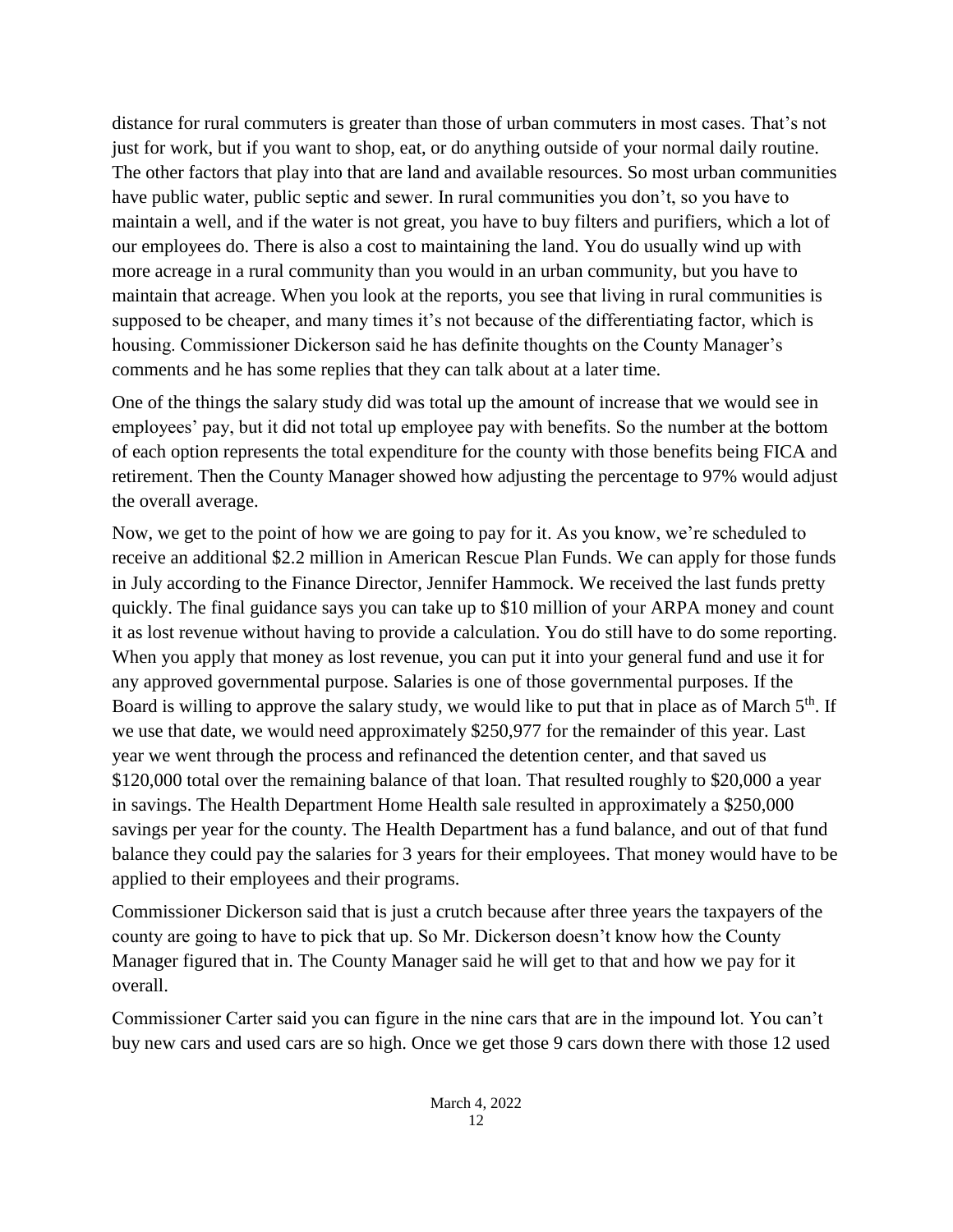cars you will be able to sell them. When you sell those 21 cars that will generate around \$25,000 for the county.

The County Manager said then we have a budget reduction of \$200,000. Mr. Miller spoke with the big four departments: Sheriff's Office, Health Department, DSS and Emergency Services, because realistically most of the county's money is allocated to those departments. This is because of the number of employees they have due to the number of services they provide, and because they interact with the public on a daily basis more than other departments. The Sheriff's Department has been very good about letting the County Manager know that they believe there are some budget reductions that they can make, as well as EMS. The Health Department is already putting in \$250,000 from the sale of Home Health and may be able to contribute a little bit more. In the other county departments, the County Manager thinks we can get \$200,000 worth of budget reductions. Commissioner Owen asked what are these budget reductions. The County Manager said it will come out of several different line items. You have to look at this on a departmental basis. It will not be a specific percentage out of a designated line item such as 10% out of travel and training. Commissioner Owen said the cost of gas is increasing so the cost of travel and training will increase. Mr. Owen just doesn't want us to be counting on \$200,000 and all of a sudden it's not there. The County Manager said he understands, and Commissioner Owen said these are variables we are looking at in budget reductions. In training, we don't want to sacrifice the service our citizens get by not training our employees properly.

Then you look at the ARPA funds that are needed for that specific year. We do not see a revenue increase until 2025, and we will get to that in a minute. Then we have the Enterprise funds. We have CATS and Solid Waste, which are self-sustaining departments. They will have to share the burden of paying their increases in salaries. The County Manager said he had spoken with both the Solid Waste director and the CATS director, and they both believe they will be able to do that without an increase in fees for services. Commissioner Dickerson said he is skeptical on that. How much money did we spend on additional equipment and extra hauling fees for Solid Waste? Are you sure they're going to be able to come up with a savings after we put \$300,000 extra hauling fees and right at a quarter of a million on equipment. Now they're going to be able to produce a savings that's going to figure into this that we can rely on. The County Manager said the savings for both departments is \$50,000. The total increase for Solid Waste would be \$27,004.

Commissioner Carter asked have we taken any money out of fund balance this year. The County Manager said we're actually doing pretty well on fund balance. I asked the Finance Director yesterday to tally our accounts. We took into account what we have outstanding for the school, and it looks like we're at about 23% in fund balance. Commissioner Owen asked is that total fund balance, and Mr. Miller said yes, we haven't worked it down that far. Our available fund balance usually runs somewhere in the range of 12 to 13%. Then Commissioner Owen said so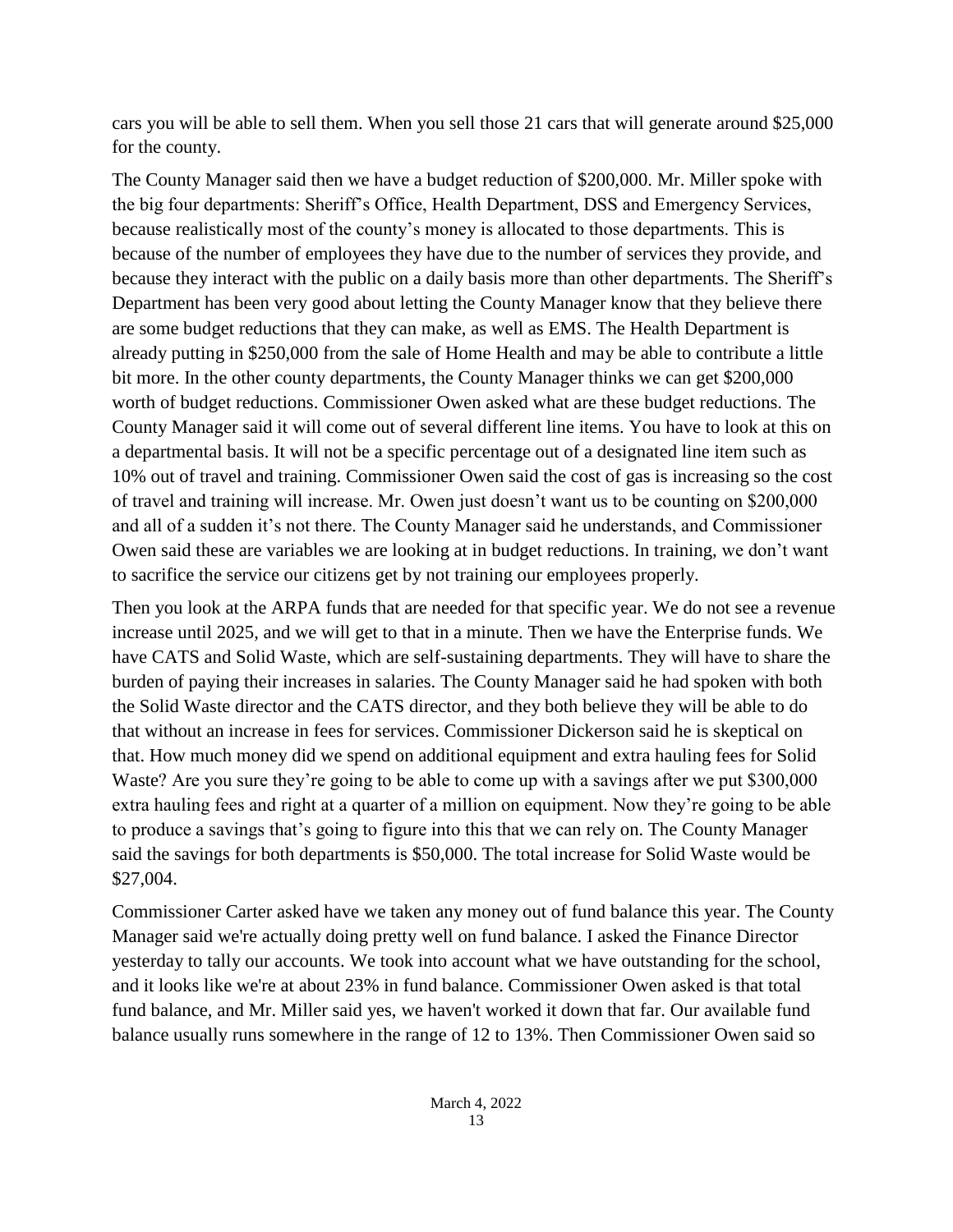here's my question, this calculation that we just looked at, is that based on option one of this study. County Manager Miller said no, option four the manager's recommendation.

Transit is roughly \$22,189, and to total roughly it's \$50,000.

Commissioner Owen asked about the lapsed salaries. Is this based on the average of what we have? Mr. Miller said no, it's not. It's actually a very, very low conservative figure. Looking at the spreadsheet that we're looking at now, the gray and the red are DSS employees. The red indicates a vacant position, and in DSS right now we have eight vacancies. The Sheriff Department has six. The Health Department has five. We've got one in I.T., one in Finance, and there's two in Maintenance. So currently we have about 22 vacancies. An average salary is \$28,000 times the 22 vacancies gives us \$616,000 a year. Mr. Miller hopes we're not going to have all of those vacancies for a complete year, but two months of those vacancies would result in \$100,000 in lapsed salaries. Then the County Manager asked the Sheriff, how long does it usually take from the time you have an open position to fill it. The Sherriff said it usually takes a year, and Jennifer Eastwood said about a year for the Health Department also. So Mr. Miller thinks \$100,000 is a very conservative fee. Commissioner Carter said if you got six or seven positions like in DSS, and they've been vacant for six or seven months, I don't think we need those positions if they're six or seven months old. The County Manager said well what we just heard the Sheriff and the Health Director say is that it takes about a year to fill those positions. Commissioner Carter reiterated his opinion that if you had vacant positions for over 6-7 months, then he doesn't think we need to fill them. Commissioner Owen said I'll speak to DSS a little bit. Just because they've been vacant, doesn't mean they haven't tried to fill them. They're not getting the applications like everybody else. Mr. Owen said Rockingham has about 14 DSS vacancies. Mr. Owen said he understands what Commissioner Carter is saying, but if those positions are necessary for that department and you cut them or do away with them completely, then they have no chance to hire those people. If you cut the positions at the Sheriff's office, then the Sheriff has to come back to us and ask for us to reinstate those positions. The County Manager said regardless if you cut the positions or they remain vacant, the money still remains unspent. That's why we're saying lapsed salaries. The County Manager said he's not advocating to cut any positions, but what I'm saying is every year we're going to see a minimum of \$100,000 in lapsed salaries. Commissioner Dickerson said he thinks what Mr. Carter is getting at is, if the position has not been filled for a prolonged period of time and the department has run fine without that position being filled, isn't it evidence in itself that that position may need to be looked at as a survival opportunity to do away with the position. You can take the savings you would reap from that and put it toward the races where you can better compensate the people that are doing all the work in the county. Commissioner Jefferies said DSS is paying overtime to compensate their employees. Commissioner Dickerson said well maybe not in that particular one, but in other areas where it's taking place. The County Manager said here again I'm not advocating for us to cut any positions at all. What I would say is DSS is a department that doesn't report to me. They report to the DSS board, and we have two commissioners that serve on that board. They could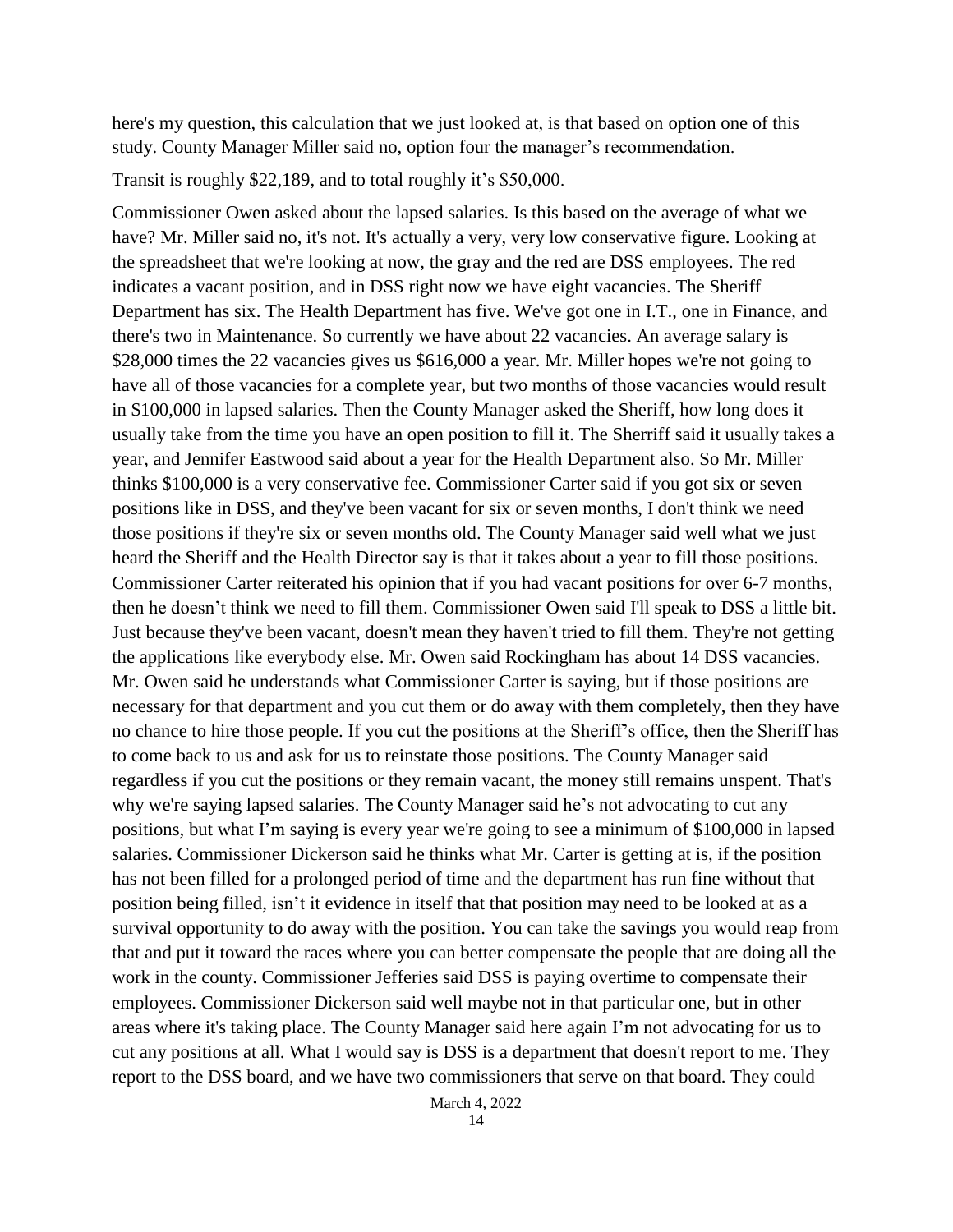talk to their board about that issue, and see what their board's recommendation is. Then they can bring it back to the Board of Commissioners. Commissioner Dickerson said his thoughts were just simply that if you have extra openings that are not being filled and the department is able to get the job done without them, obviously people in that department are taking on a greater workload and getting the work done. If we compensated them better for working hard, showing initiative, and being able to do their job under an adverse set of situations, you can cut this other position and save that salary and the benefits associated with it. So it's an overall win for any department that can do that because their employees make more money while saving money. The County Manager said he understands the theory behind that. Commissioner Owen said I would say that in some departments money is not necessarily the main reason employees leave, and DSS is a prime example. Those people are overworked because they don't have these other positions filled and Mr. Owen is sure Sheriff Durden could speak to the same issue. Commissioner Dickerson said he understands, when I got done that's the same thing I told Mr. Jefferies. Maybe not in that department but other departments if it's working, we could better compensate people and save money in the process. It's a win-win for everybody involved. Commissioner Owen said but what I'm trying to say is just because they're getting stuff done doesn't necessarily mean that they're able to run efficiently and effectively. Even with an increased salary, it would depend on how much they're getting increased. That's the reason that DSS is paying overtime for these people. They have no choice because if they don't work overtime and get this done, it's not going to happen. They just don't have enough time during the day to do their job and the extra work because they don't have those positions. Commissioner Dickerson said well maybe that's something that has to be looked at on an individual basis within each department. Mr. Owen said that's the board that would have to look at each of those positions and determine whether they're needed or not. Commissioner Owen said so we put this salary study in effect and hire 12 additional people, how does that affect this lapsed salary. County Manager Miller said it doesn't affect it because we still have 10 positions that are unfilled. It takes three positions per year on average to build up to the \$100,000 average. Mr. Miller can't remember a year in the seven years that I've been here that we haven't had at least three full-time positions vacant for an entire year. Can any of you? The department heads said no.

Commissioner Dickerson said we got sidetracked with so many other questions after I asked mine, but you never replied to me on the half million dollar overrun for the solid waste department. How does that figure into the \$200,000 for equipment and \$300,000 in hauling fees? I'm not picking on that particular department, but what I'm trying to say is you're doing a lot of projection about what's going to happen and how this will get us savings. The Register of Deeds was flooded recently, and that's going to cost us thirty or forty thousand dollars. The County Manager said no \$5,000, but I had told you I would be surprised if \$30,000 would fix it. I understand where you're coming from, but they chose a different tact to go in and fix that. Our Interim Maintenance Director, B.J. Powell, did an excellent job in working with Tar Heel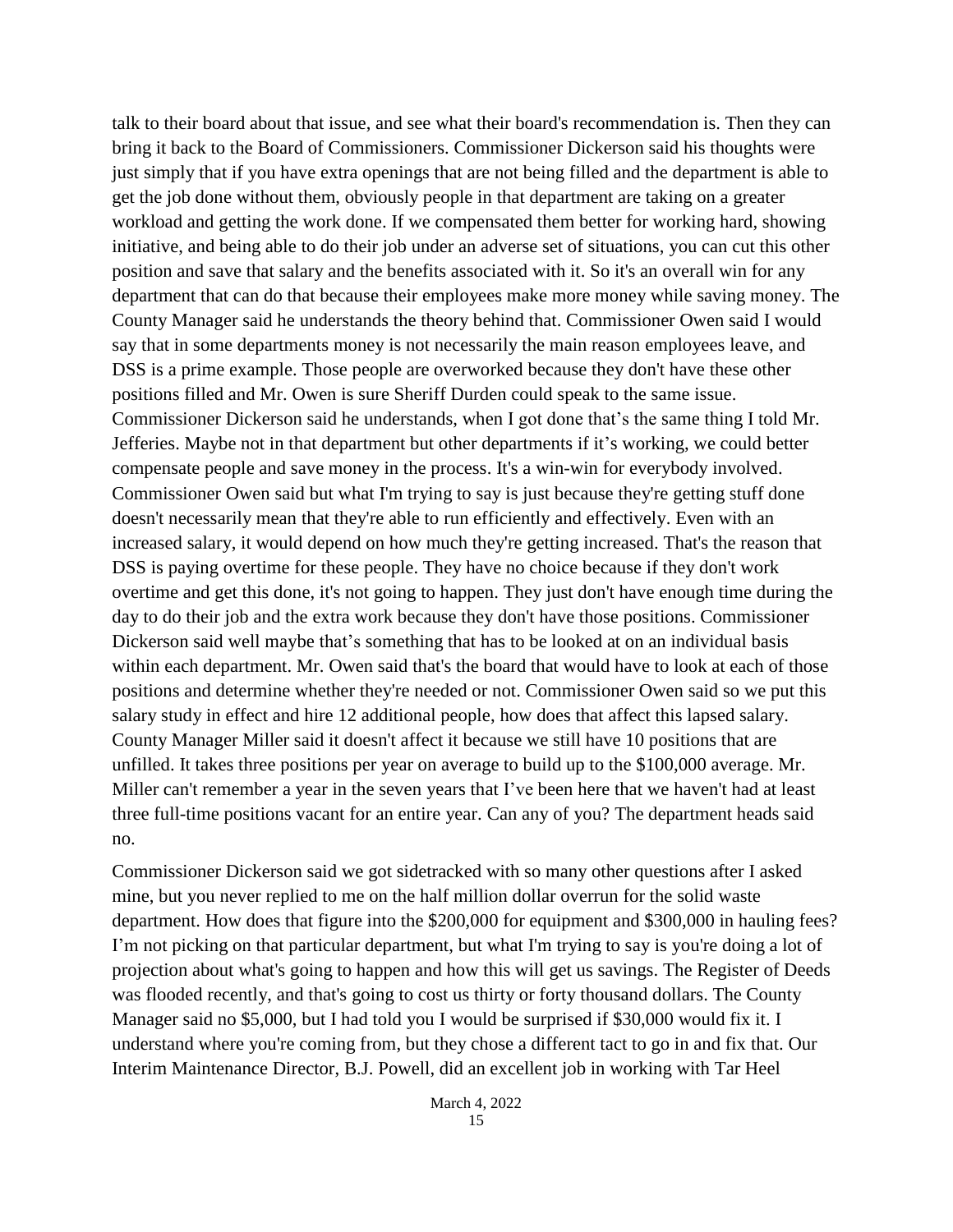Basement. They came up with an alternative solution that probably saved us \$25,000 or \$30,000. Commissioner Dickerson said he love to hear that, but back to the other issue. My point in the whole thing is unexpected expenses come up. If some calamity happens and we have to come up with the money to take care of it, we need to have a nice cushion to absorb things like that as well. The County Manager said the LGC requires us to have an 8% fund balance. Just so everybody understands 8% fund balance is equivalent to about three months of operating expenses. We currently have about 23.3% in fund balance, and that's usually about what we average on a yearly basis. So we're well above our fund balance, and these projections allow us not to touch our fund balance. As a matter of fact, these projections allow us to put \$1.2 million in our fund balance.

Commissioner Carter said the commissioners have done really well getting the fund balance up because 16 years ago when I came on the board we were getting letters because we were at 8%. Gradual over the years, the board has done a fine job in getting our fund balance up. Over the last four years we've improved the fund balance, and the commissioners have done an excellent job on that.

So if you remember Mr. Miller talked about the county getting \$2.2 million in American Rescue Plan funding that we will be able to apply as lost revenue. Any of those funds that are not used as part of the salary study will be available for any governmental purpose so those will go to increase our fund balance. So we're not using the cushion we've got for the calamity that you're speaking about.

So let me get to the revenue increase because that's the exciting part, which is seeing increased revenues within the county. These increased revenues are being done the correct way in Mr. Miller's opinion. This is the way we need to increase our revenues. So I've been in consultation with the tax director, and he's done a lot of research on revaluations. He's done a lot of research in neighboring counties and looked at how their recent revaluations have occurred and projected how ours may occur next year. We're going through the revaluation process this coming year right? Thomas Bernard said we've got to do a resolution to do the revaluations to be effective in 2024. We will have to bring it to the board. Those revenues will come in during the tax year of 2024. The County Manager said we'll see those revenues in our fiscal year 24-25. That's when the revenue increases again in that tax year 24-25. The tax director has indicated to me that he expects to see a 10 plus percent increase in revenue in the 24-25 fiscal year due to the revaluation. Commissioner Owen asked when was our last revaluation. Mr. Bernard said 2016. Mr. Miller said we're required to do a revaluation every 8 years. Mr. Bernard said Caswell is on a 4-year cycle because our sales ratio has been up. We've saved that money and not had to do one, but our sales ratio right now is at 94.9. Mr. Bernard sees it dropping, so when 2024 comes in we want to be effective. According to other counties like our next door neighbor, who's revaluation went into effect last year, it went up 16%. In the last year it's jumped another 10 to 20% just in a year's time because of the influx of what's happening in Durham County.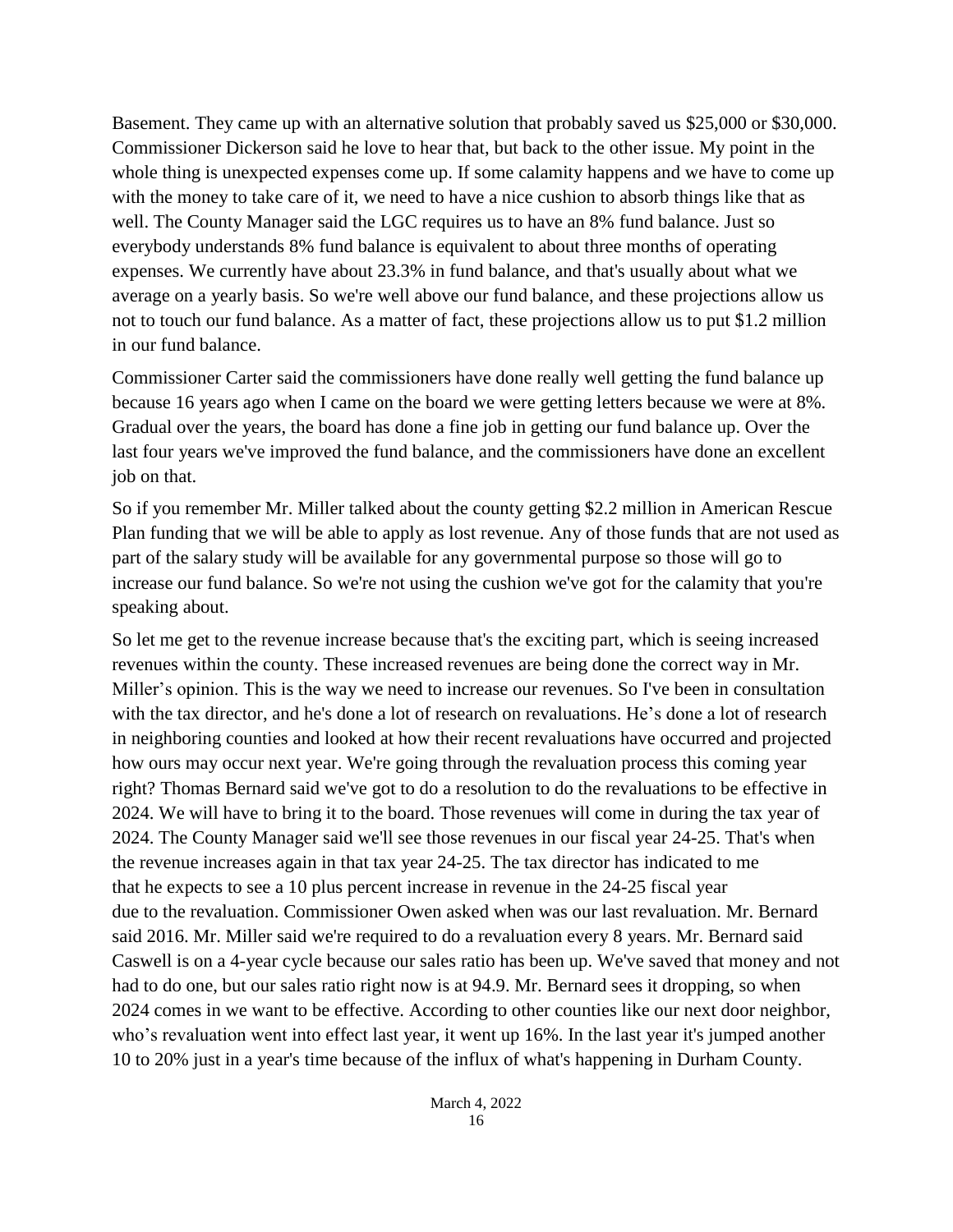People are buying property. So they've seen roughly a 30-some percent increase. So Thomas Bernard has said he's pretty confident that we will receive at least a 10% increase in our revaluation in revenues. Commissioner Carter said plus we got that new place over there on 700, Frito-Lay. That new distribution center, where we should get a tax base off that. Then we got the place up there on Highway 87 that's going to make furniture that used to be the Williamsburg plant.

#### **RECESS**

The Board took a brief recess.

Chairman McVey brought the meeting back to order. Mr. Miller continued.

County Manager Miller said Commissioners, I was explaining that the tax director has told me that he expects a 10 plus percent increase in revenues in the fiscal year 24-25. That equates to \$1,078,036 at 10%. The budgeted amount is \$637,260. Commissioner Oestreicher asked what was the total again. \$1,078,036, and the budgeted amount is \$646,821, which is 6%. So I've pretty conservatively applied the revenue increase into this funding formula. Like the tax director said our neighboring counties have seen upwards of 30% increases in the last couple years between their revaluations and recent activity.

Commissioner Dickerson said revenue increase 10%, which translates into a 10% tax increase for everybody in the county based upon the property values going up. The County Manager said it is, but as I started off the conversation, it's doing it the right way. Because the wrong way is simply to increase the tax rate. That's not the right way in every situation. It's necessary in certain situations, but what you're actually doing by doing this is increasing landowners' wealth. So you're taxing people equitably on the amount of property they have, but at the same time, their amount of wealth has increased because of some of the things that this board has done within the county such as additional services. This board has worked hard to encourage broadband internet providers to come in and we're seeing that occur now, which will help drive property values up in Caswell County. A lot of people were hesitant to buy property in Caswell County because there was no high-speed internet available. Mr. Miller thinks this board has done a good job of driving home the point to internet service providers. Commissioner Dickerson said we have. We've been reaching out trying to get all the state funding we can, but at the end of the day you're still talking about people's taxes going up by 10% if this increased revenue you're projecting is 10%. That's true, Mr. Miller said, but people's bottom line, the amount a person is worth or the person's property is worth will increase by 10% on average. Mr. Dickerson said it will, but whether we raise their tax or not, the value of the property is the same. So it's not dependent on us putting it down on paper and charging another 10%. Mr. Dickerson said he's not comfortable with doing that. That's a heck of a lot of money to ask these people in the county to cough up. A lot of these people are under the same problems that we're talking about compensating the county employees for. They've got a 7% inflation rate, and a lot of these elderly people are on a fixed income. These people are strained. Mr. Miller said when I say the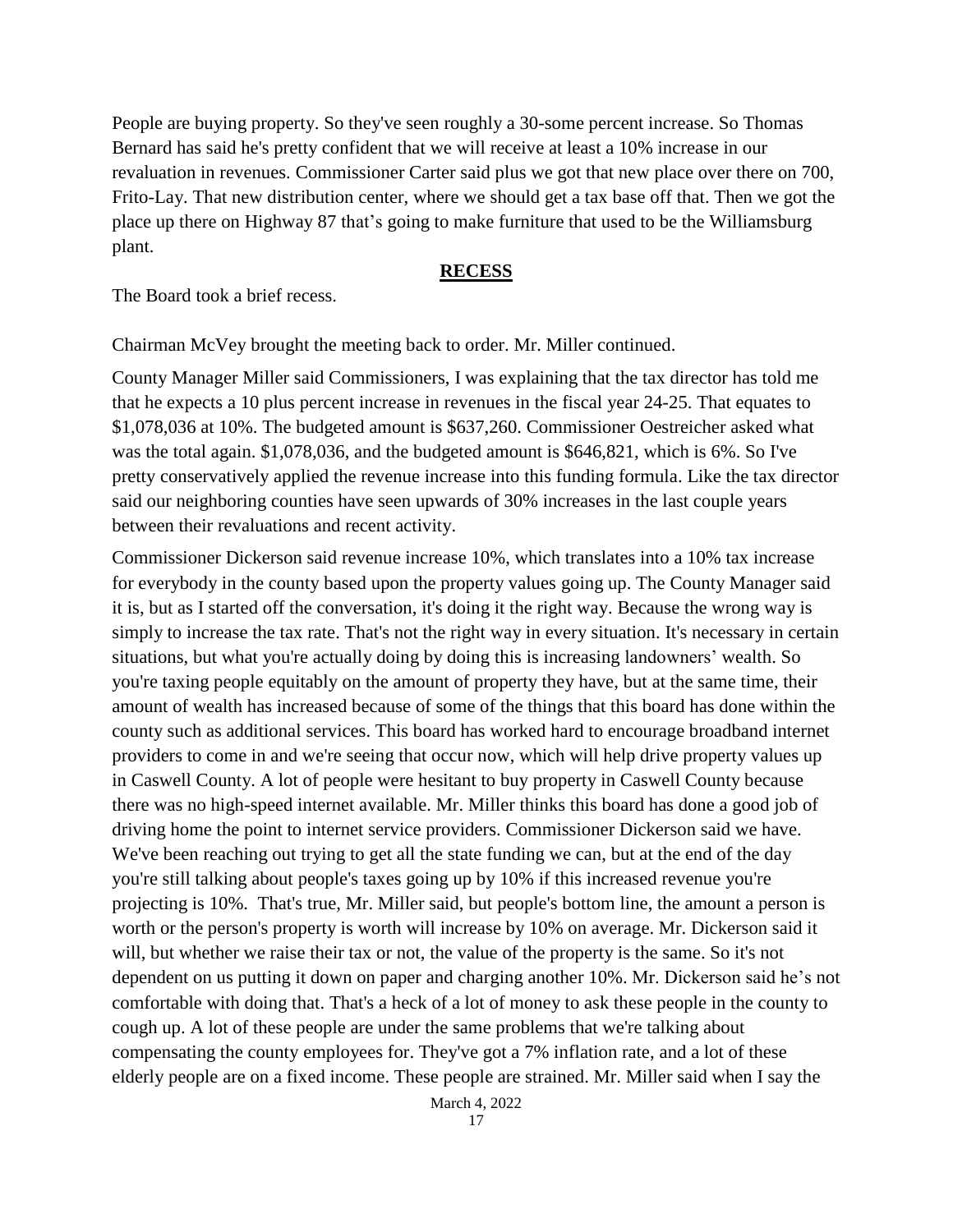property values will increase by more than 10% or 10%, which is what the tax director and I have discussed, it's what we've just seen in neighboring counties. That's not something that we set. We don't make that determination. Commissioner Dickerson said but it's not automatically set in stone that just because the property value goes up we've got to pass on to the residents a formula that's going to equate into them paying another 10% on top of what they paid last year. Mr. Miller said you're exactly right. That's why I only budgeted this at 6%, but the whole 6% isn't needed. The board may very well at that point in time decide that they want to drop the tax rate by 4%, four cents per hundred dollar valuation or whatever the board deems.

Then Mr. Miller paused for any questions that the board may have had about any of these things. Commissioner Carter said the main thing is you found the money to pay for it. County Manager Miller said he thinks he has provided the board with a plan to pay for it without a tax increase. Commissioner Dickerson said no, that's the most ludicrous thing I've heard. The County Manager said without a tax rate increase. Commissioner Dickerson said but you're still bringing in more money out of the taxpayers' pockets in the county. You can put lipstick on a pig any way you want to they are still paying more to that tune of \$637,000 per year. The County Manager said that's correct.

Commissioner Carter said this is off subject a little bit. We got another year, when Cori Lindsay, Brian Miller, and I worked on that airport study. I think we had two years if I'm correct. I think down the road the board might want to consider that for economic development, because that can bring in a lot of money for the county, and it will be 92-95% funded by the FAA. I think we've got another year out on it that we can do something. Isn't that correct. Mr. Miller said yes.

Commissioner Jefferies said I know we're behind with salaries. I know this because I have lived here all my life but three months. My thing is right now that anybody making \$60,000 a year should not get a raise for this first year. I want to see these people at the bottom come up for the first year. I want to see this thing put in to bring people up to where they're supposed to be using your plan, but at \$60,000 they stop right there. Then next year when we see all these things that you said we're going to get, we can come back and readjust to add these people to get this raise. That's my opinion. Employees making \$60,000 will not get a raise. Can you work up a plan like that? Just for one year to get the lower paid people up. The County Manager said it's up to the board's discretion about how they fund any plan or how they fund anything. Mr. Miller said what I think I have talked about is equitable distribution across the salary scale and about salary compression. What is being described would create inequities across the salary scale, and it would create salary compression in those \$50-70,000 positions. We can put together anything the board wants us to put together. That is not consistent with the grade and salary plan, but we can do anything the board wants us to do. Mr. Jefferies said this is a way for us to help the people at the bottom. Mr. Miller said that's one of the reasons that I showed you this slide that shows that the people between \$20,000 and \$60,000 are already scheduled to get 94% of the money that would be paid out in the salary study. So there's only roughly \$80,000 additional that would be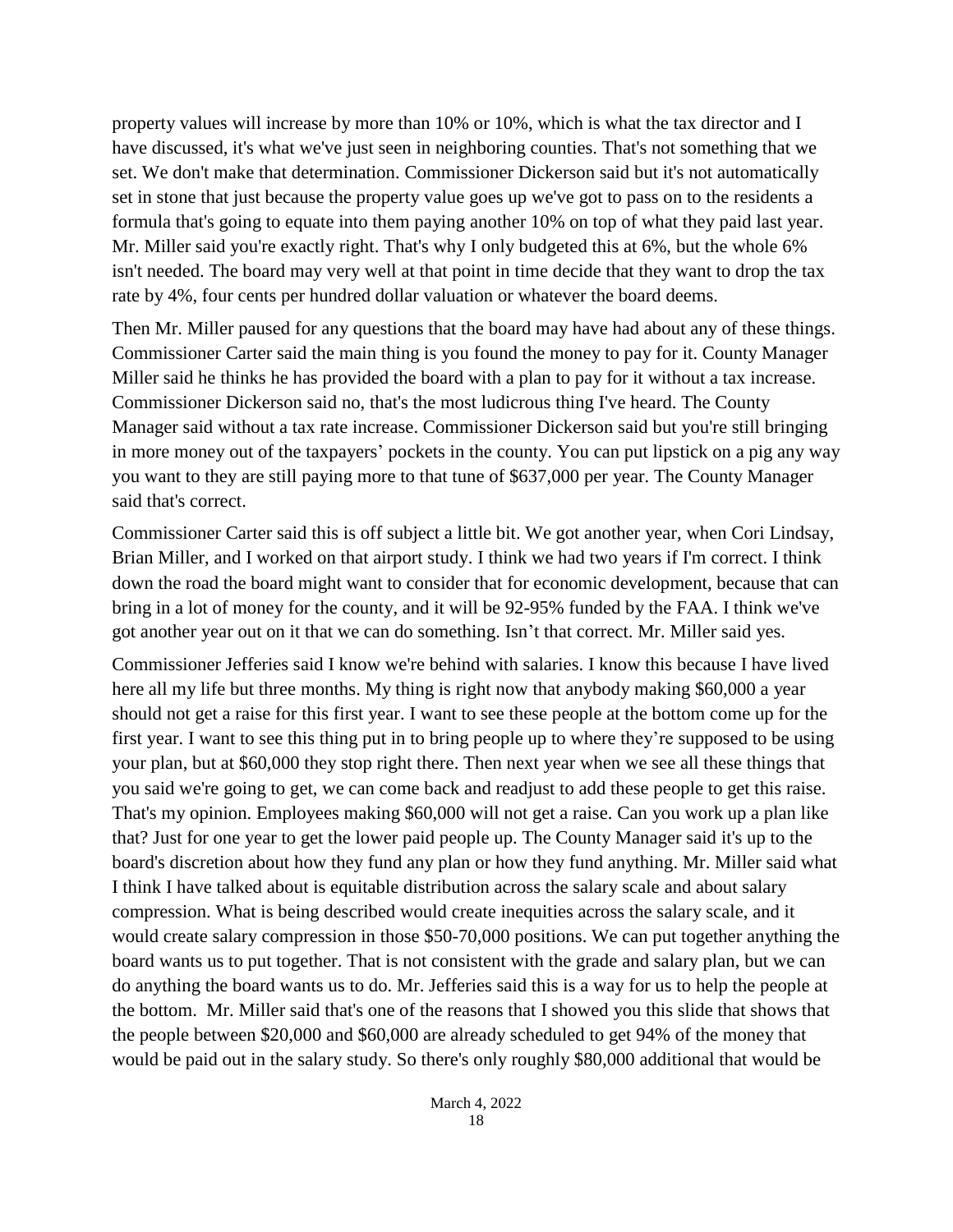left unspent. But here again we can do anything the board would like us to do. Commissioner Dickerson said he understands where commissioner Jefferies is coming from. In that plan, what would the lowest salary for the county be? The County Manager said \$30,000. My recommendation would be to move every county employee up to a minimum of \$30,000, even those that weren't scheduled to receive increases. To bring them to \$30,000, the amount that it would take if my recommendation were put in place is \$11,000. It's not a big jump to be able to bring those employees up \$30,000 after the manager's recommendation is put in place. I would recommend that we move everyone up to \$30,000 at a minimum, and then move throughout the salary and grade scale as the consultants have proposed.

Commissioner Jefferies asked the County Manager if he said we would only be saving \$80,000 to go this way. The County Manager said people making more than \$60,000 are only scheduled to receive 6% of the total of the salary study, which is roughly \$80,000. Mr. Jefferies said if we just exclude that for one year. Then we look at what we can afford. The County Manager said I can't speak to this myself personally, but we may have some people in the room that can. I have heard about salary studies that have been put in place in the past that basically did the exact same thing. The board approved the first phase of that salary study, but never did the rest of it. So those employees that did not get the initial increase never received an increase at all. Am I remembering that right asked Mr. Miller. Commissioner Carter said he thinks the county manager asked the board for \$250,000 for increases for a salary study and the board approved that amount. Mr. Carter thinks that's what Mr. Miller is talking about. Mr. Miller said no, that was before I became county manager. Mr. Carter said Mr. Jefferies you may remember. It's been two or three years, but I think you were county manager Mr. Miller. The County Manager said I remember something like that, but the incident that I was talking about happened before I was county manager. Commissioner Owen said so even if we considered what you were speaking about 14 employees roughly made over \$60,000. The County Manager said yes. Mr. Owen said \$80,000 divided between the employees left is going to be very minimal. Commissioner Oestreicher said plus you get the compression, and you kind of throw this whole thing to the wind. Commissioner Owen said don't get me wrong, I'm concerned about some of the variables in this thing, but this is what the board asked for. We wanted a comprehensive pay plan, and if we're not going to do anything with this thing, we'll throw it out. Then we wasted another \$20,000. If we're going to move forward, we're going to have to bite the bullet sometime. We have an opportunity to bite the bullet, and hopefully none of these variables come and bite us in the backside. They could absolutely, but Mr. Owen doesn't think we're going to ever be in a position where that could not happen to us. The County Manager said local governments are not immune from the economic pressures that small businesses and corporations see with downturns in the economy, inflation, and everything else. So I would agree.

Then Commissioner Carter asked when are we going to vote on this. Monday? The County Manager said he thinks that's up to the chairman. Chairman McVey said we will see after this